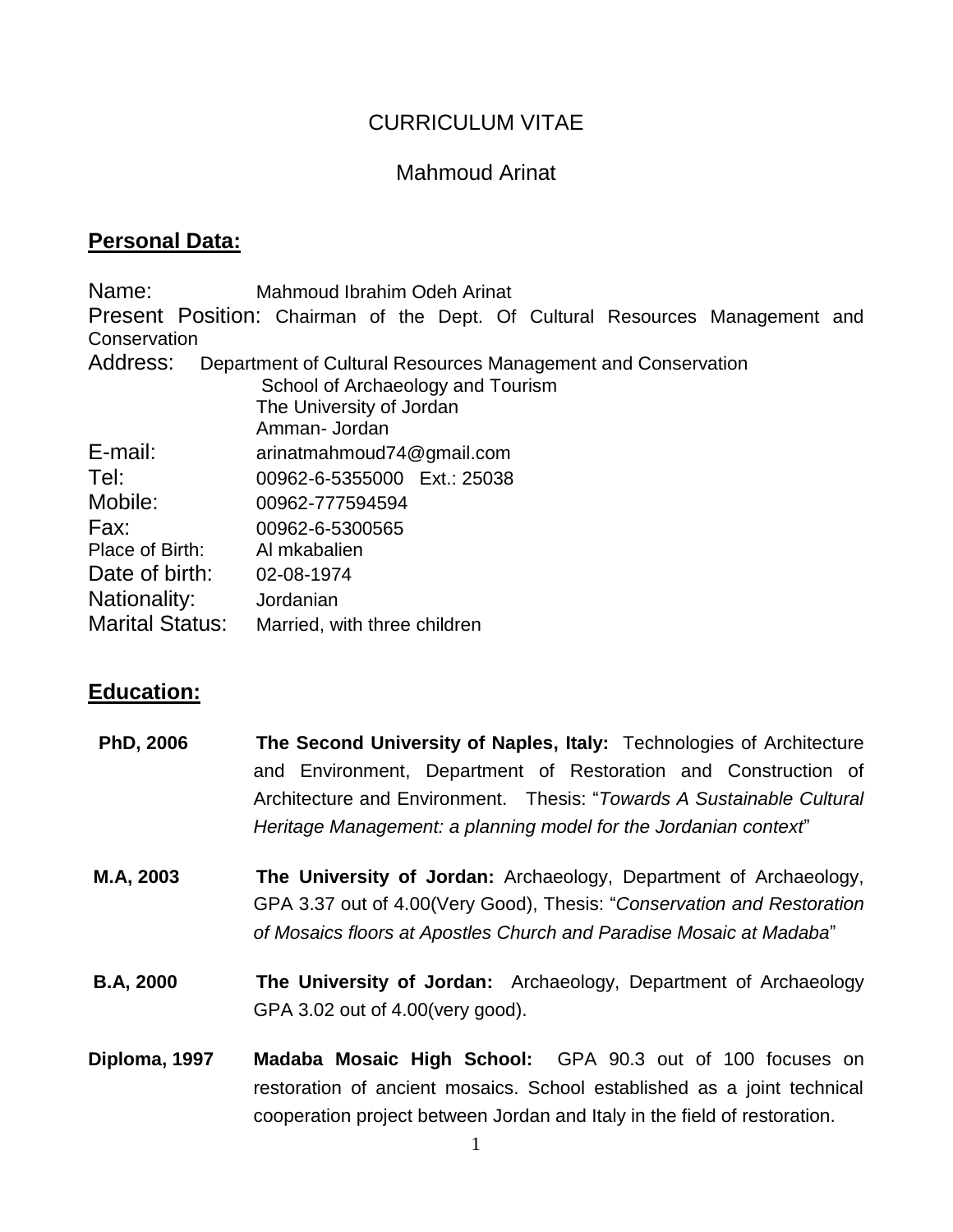# **Research Interests:**

- Cultural Heritage Conservation
- Archaeological Sites Management
- Mosaic Conservation
- Intangible Cultural Heritage
- Handicrafts and Traditional Skills

## **Specialized Courses on Restoration:**

| 1993 | USAID Sponsored 3 months mosaic restoration course under the |  |
|------|--------------------------------------------------------------|--|
|      | supervision of Italian experts.                              |  |
| 1994 | USAID Sponsored 3 months mosaic restoration course under the |  |
|      | supervision of Italian experts.                              |  |
| 1995 | Short courses on pottery, Glass and Metal restoration.       |  |
| 1995 | Short courses on Chemistry and Biology of Restoration.       |  |

## **Academic Employment :**

| 1996-1998 | Madaba Mosaic School, Trainer and Instructor in the field of restoration.                                                                            |
|-----------|------------------------------------------------------------------------------------------------------------------------------------------------------|
| 2008-2009 | Madaba Institute for Mosaic Art and Restoration, Part Time Lecturer.                                                                                 |
| 2009-2010 | <b>The University of Jordan, Institute of Archaeology Department of</b><br>Management and Conservation of Cultural Resources: Part Time<br>Lecturer. |
| 2011-2012 | <b>The University of Jordan, Lecturer, Assistance Dean for quality Affairs,</b><br>Institute of Archaeology.                                         |
| 2012-2013 | The University of Jordan, Lecturer, Assistance Dean for quality and<br>Students Affairs, Faculty of Archaeology and Tourism.                         |
| 2013-2014 | The University of Jordan, Assistance Professor, Assistance Dean for<br>Students Affairs, Faculty of Archaeology and Tourism.                         |
| 2014-2015 | <b>The University of Jordan, Assistance Professor, Faculty of Archaeology</b><br>and Tourism.                                                        |
| 2015-2017 | The University of Jordan, Associate Professor, Assistance Dean for<br>quality Affairs, Faculty of Archaeology and Tourism.                           |
| 2018-2019 | The University of Jordan, Associate Professor, Assistance Dean for<br>Museums Affairs, School of Archaeology and Tourism.                            |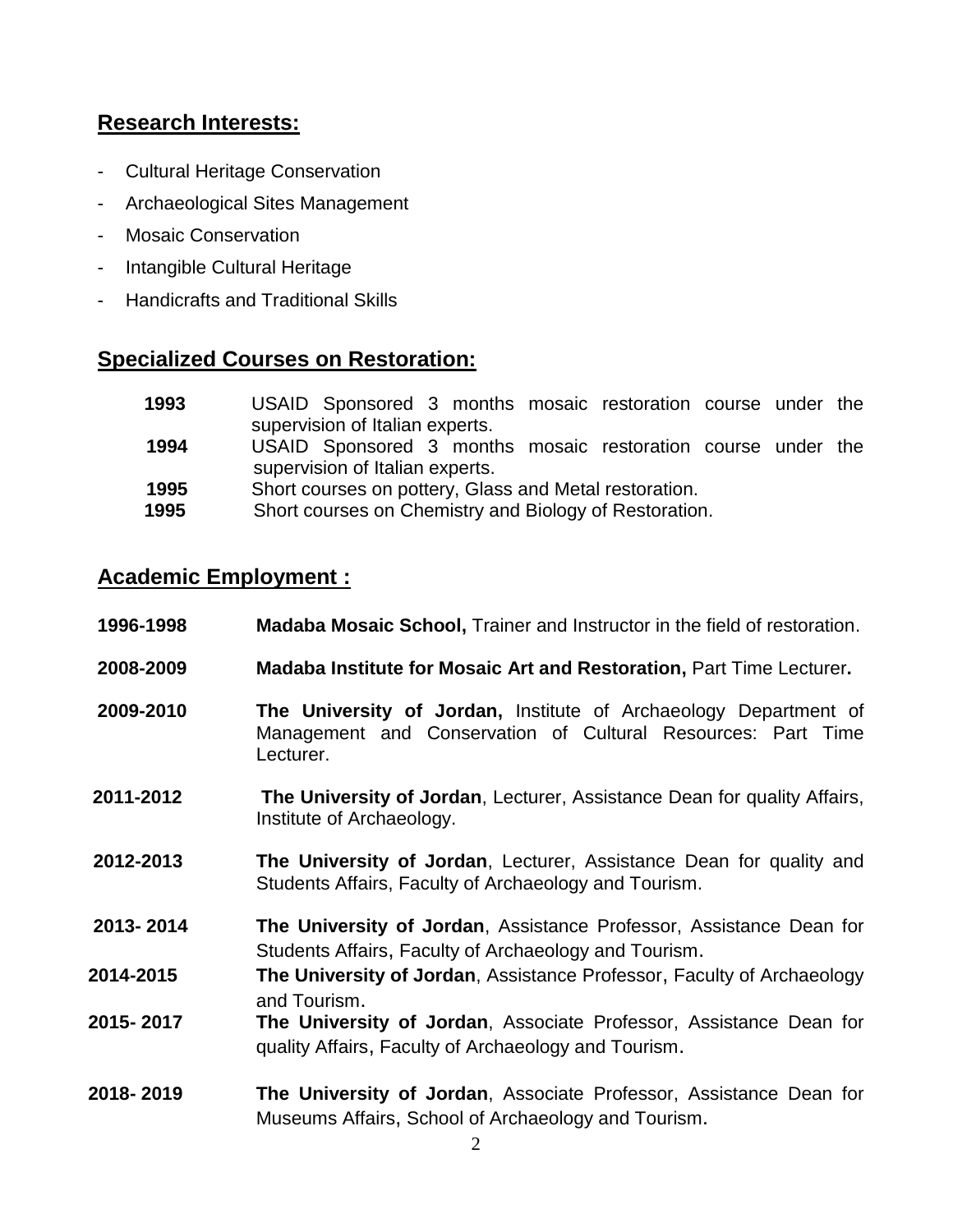**2019- until now The University of Jordan**, Associate Professor, Chairman of the Dept. of Cultural Resources Management and Conservation Museums Affairs, School of Archaeology and Tourism.

## **Teaching Clasess:**

#### **2008- 2009 (Diploma Level, Madaba Institute for Mosaic Art and Restoration):**

- Field Training for Mosaic Restoration
- Principles of Cultural Heritage Conservation
- Conservation Materials
- Mosaic Restoration
- Conservation Techniques

#### **2010- Present (BA Level, The University of Jordan):**

- Preservation of Cultural Heritage
- Introduction to Cultural Resources Management
- Theory of Conservation and Restoration
- Archaeological Materials Science
- Preventative Conservation of Archaeological Materials
- Management of Archaeological Sites
- Conservation and Restoration of glass and Pottery
- Conservation and Restoration of Archaeological Mosaics
- Field Training on Conservation
- Contemporary Issues in Cultural Resources Management
- Technical Skills in Restoration
- Traditional Skills and Crafts in Jordan
- Intangible Heritage and Handcrafts
- Training in Restoration of Archaeological Materials in the Laboratory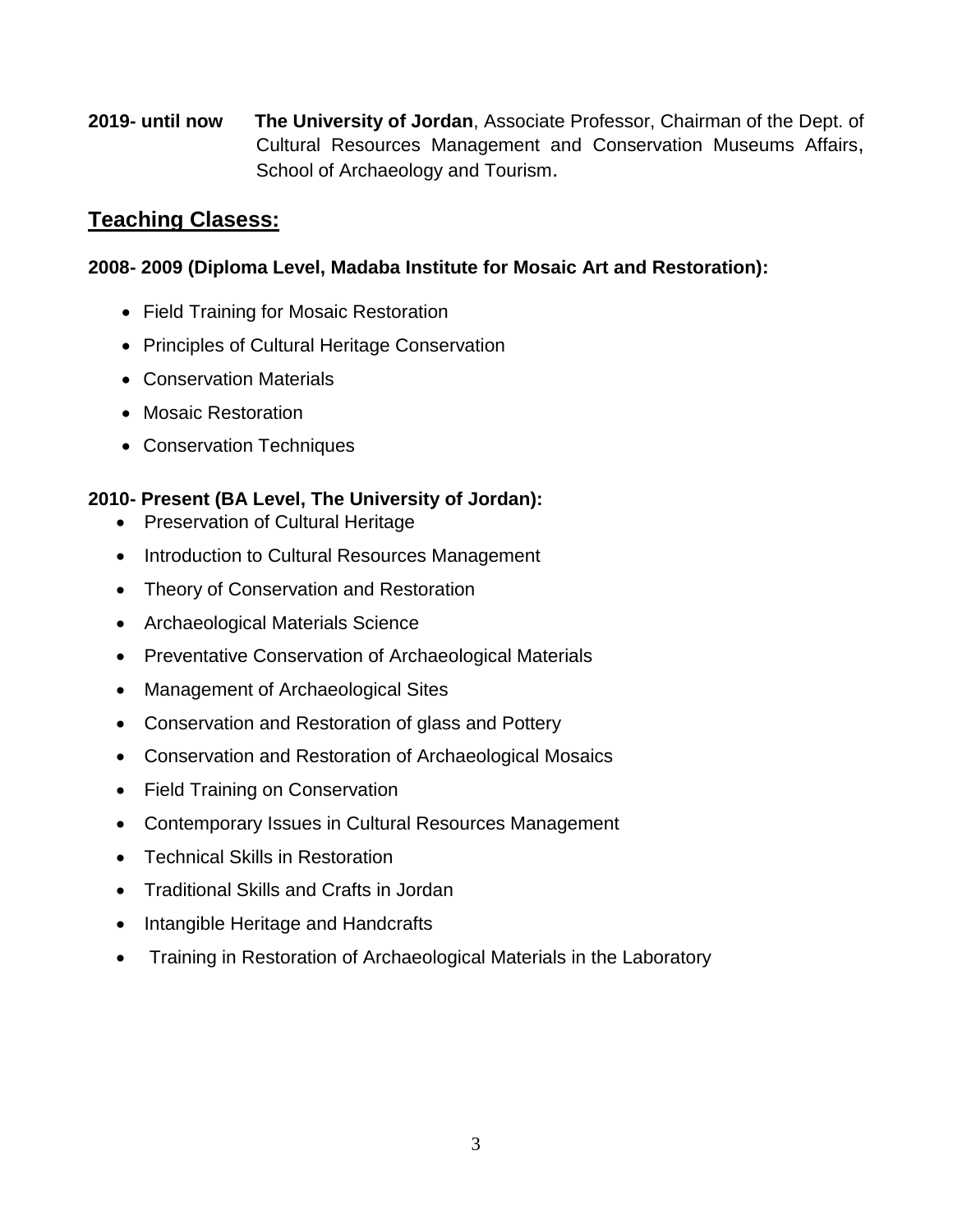## **Professional Field Activities :**

- Qaser Basher ( Jordan), participated in the scientific research and conservation project with the Istituto Superiore Per Le Tecniche Di Conservazione Dei Beni Culturali Dell'ambiente "ANTONINO DE STEFANO" , 2011.
- The Necropolis of Nuri (Sudan), participated in the Archaeological Mission with the Istituto Superiore Per Le Tecniche Di Conservazione Dei Beni Culturali Dell'ambiente "ANTONINO DE STEFANO" in collaboration with UNESCO (2008)
- Yajuz Archaeological site, University of Jordan Excavation, Participated in restoration and maintenance of Byzantine floor mosaic (Church, Chapel and Wine presses) for four seasons (1996-1999).
- Apostles church, Madaba restoration and maintenance of Byzantine floor mosaic (1994).
- Hypolitus Hall, Madaba Archaeological Park, restoration and maintenance of Byzantine floor mosaic (1994).
- Elianos Crypt, Madaba Archaeological Park, restoration and maintenance of Byzantine floor mosaic (1994).
- St. George Church, Madaba Archaeological Park, restoration and maintenance of Byzantine floor mosaic (1995).
- Sunaa Church, Madaba, restoration and maintenance of Byzantine floor mosaic (1995).
- Burnt Church, Madaba, restoration and maintenance of Byzantine floor mosaic (1995).
- Virgin Church, Madaba Archaeological Park, restoration and maintenance of Byzantine floor mosaic(1995).
- Main Makawer, Madaba, restoration and maintenance of Byzantine hanging mosaic(1996).
- Madaba Archaeological Museum, Madaba, restoration and maintenance of Byzantine floor mosaic(1996).
- Mukhayat, mount Nebo, restoration and maintenance of Byzantine floor mosaic(1996).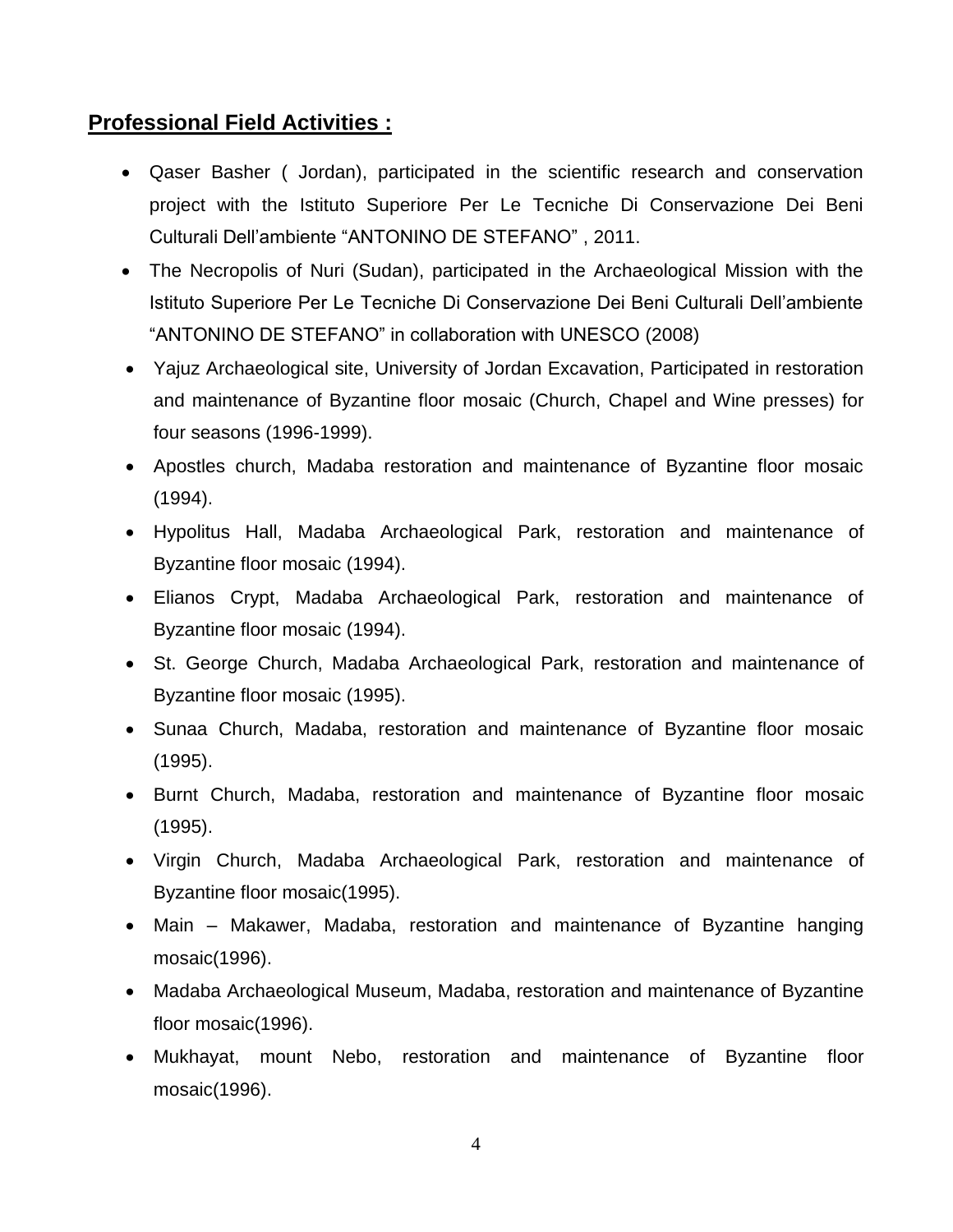- Kunaysa, Mount Nebo, restoration and maintenance of Byzantine floor mosaic.
- Sant Stephanos, Umm All- Rassas, restoration and maintenance of Byzantine floor mosaic(1996).
- St. Gergus, Umm Al-Rassas, restoration and maintenance of Byzantine floor mosaic (1996).
- Lions Church, Umm Al-Rassas, restoration and maintenance of Byzantine floor mosaic(1996).
- Rehab Church, Mafraq, restoration and maintenance of Byzantine floor mosaic (1995).

### **Aptitudes**

**Languages** Arabic (native speaker), English (good), Italian (very good)

**Computer skills** Microsoft Office, Power Point, internet and E- Mails.

### **Scholarships**

**2004- 2006** Scholarship from the (Ministry of Foreign Affairs-Italy) to study PhD in Italy.

### **Publication**

- Arinat, A; D`Angelo, A. and Frettoloso, C. (2007). Towards A Sustainable Cultural Heritage Management: a planning model for the Jordanian context. In: Metodologie E Strumenti Progettuali Per "Contesti Sensibili": Siti archeologici e complessi industriali.
- Arinat, M. (2014). IN SITU MOSAIC CONSERVATION: A CASE STUDY FROM KHIRBET YAJUZ, JORDAN**,** Mediterranean Archaeology and Archaeometry, Vo.14, No 2.
- Arinat, M; Shiyyab, A. And Abd-Allah, R.(2014) . BYZANTINE GLASS MOSAICS EXCAVATED FROM THECROSS CHURCH, JERASH/ JORDAN: AN ARCHAEOMETRICAL INVESTIGATION, Mediterranean Archaeology and Archaeometry, Vo.14, No 2.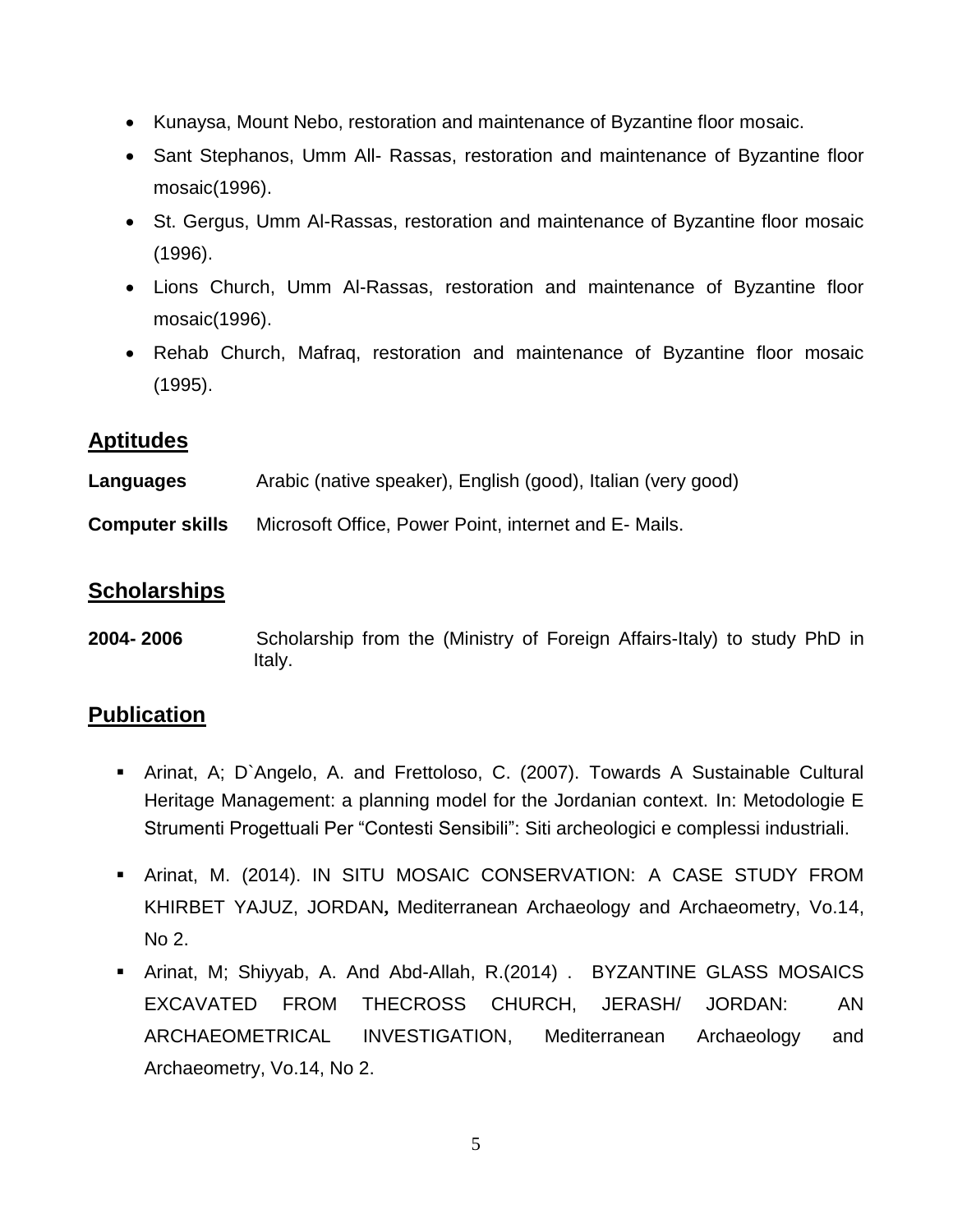- Arinat, M. (2016) An Evaluation of the Conservation State of the Mosaic Floor of the Virgin Church, Madaba, Jordan, DIRASAT: HUMAN AND SOCIAL SCIENCES, The University of Jordan.
- Arinat, M. (2016) The status of handicrafts in Jordan: Challenges and Prospects, DIRASAT: HUMAN AND SOCIAL SCIENCES, The University of Jordan.
- Drzewiechi, M. And Arinat, M. (2017) The impact of online archaeological databases on research and heritage protection in Jordan, Levant, Vo.49, No 4.
- Arinat, M and Nassar, M. (2019) THE CONSERVATION OF THE MOSAIC FLOOR OF SWAIFIEH CHURCH, AMMAN, JORDAN, DIRASAT: HUMAN AND SOCIAL SCIENCES, The University of Jordan.
- Arinat, M. (2019) The Geometrical Mosaic of the Bath at Khirbet Yajuz: A Comparative Study, Greek, Roman and Byzantine Studies.

## **Ongoing Research**

 Glass Trade between Egypt, Levant and Eastern Mediterranean From the early Roman to early [Islamic](https://en.wikipedia.org/wiki/Glass_in_Islamic_culture) period: Historical Evidences and Archaeometric perspective

## **Conferences participations**

- Conference on (Ambienti e Processi Tecnologici: Il Sistema di Gestione Qualità per l'edilizia) , Napoli, Italy, 20 Aprile 2005 .
- Conference on (L'Architettura delle Fortificazioni: innovazioni e riuso nelle Città del Mediterraneo), Capua, Italy, 4, December, 2004.

### **References**

- Dr. Maysoon al-Nahar, Dean of the Faculty of Archaeology and Tourism, The University of Jordan.
- Dr. Lutfi Khalil, Professor, Faculty of Archaeology and Tourism, University of Jordan.
- Dr. Nabil Khairi, Professor Emeritus, Faculty of Archaeology and Tourism, University of Jordan.
- Dr Zaki Aslan, Conservation Architect, Project Manager, ATHAR Programme, ICCROM.